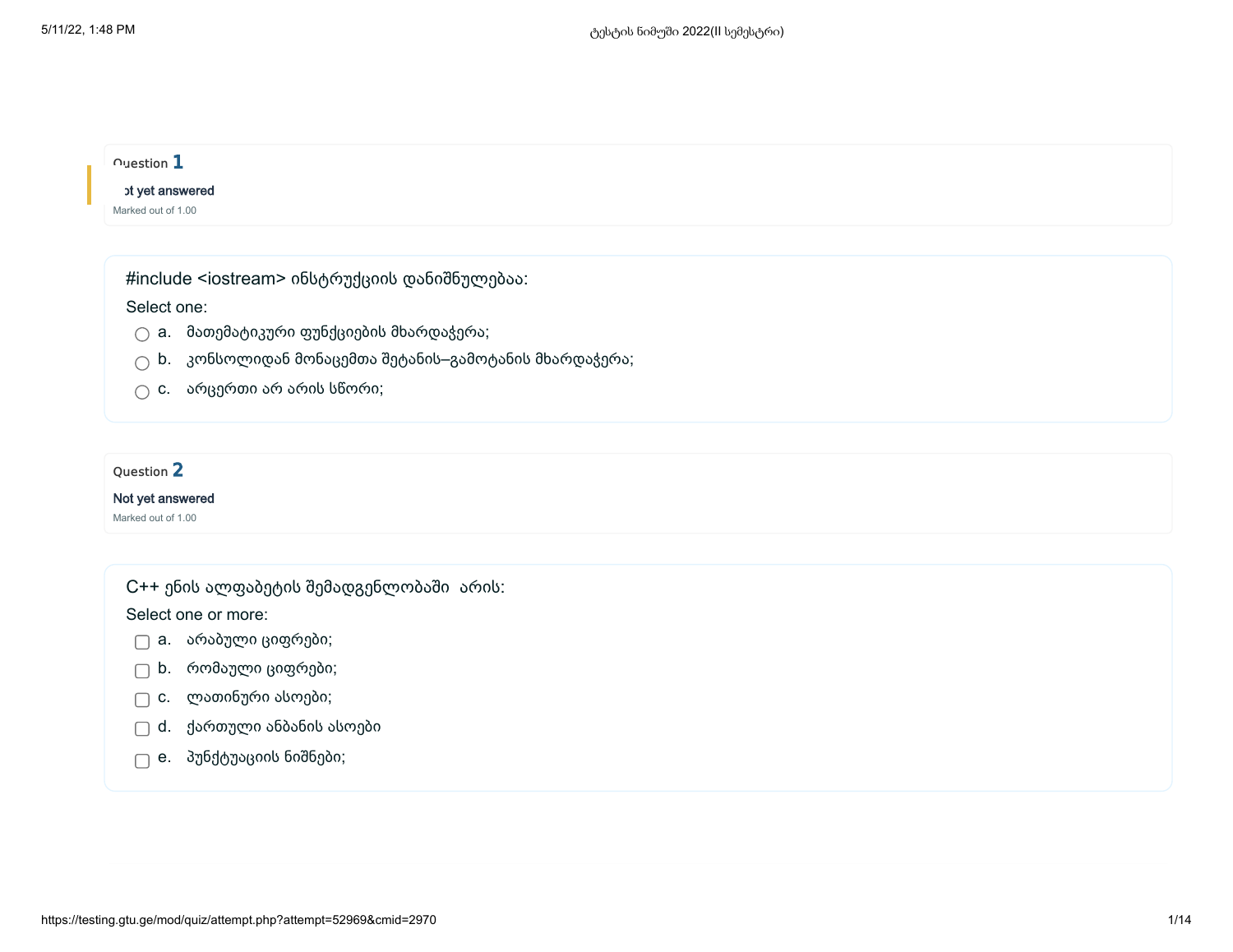## Question 3

### Not yet answered

Marked out of 1.00

პროგრამაში კომენტარი შეიძლება განვათავსოთ:

### Select one:

- $\bigcirc$  a. მხოლოდ პროგრამის დასაწყისში
- b. მხოლოდ პროგრამის შუა ნაწილში
- $\bigcirc$  c. მხოლოდ პროგრამის ბოლოს
- $\bigcirc$  d. პროგრამის ნებისმიერ ადგილას

### Ouestion 4

#### Not yet answered

Marked out of 1.00

რომელი მმართველი მიმდევრობა მიუთითებს ახალი სტრიქონის დასაწყისზე?

Select one:

- $\bigcirc$  a. \n
- $\bigcirc$  b. \a
- $\bigcirc$  c. \t
- $\bigcap$  d. \r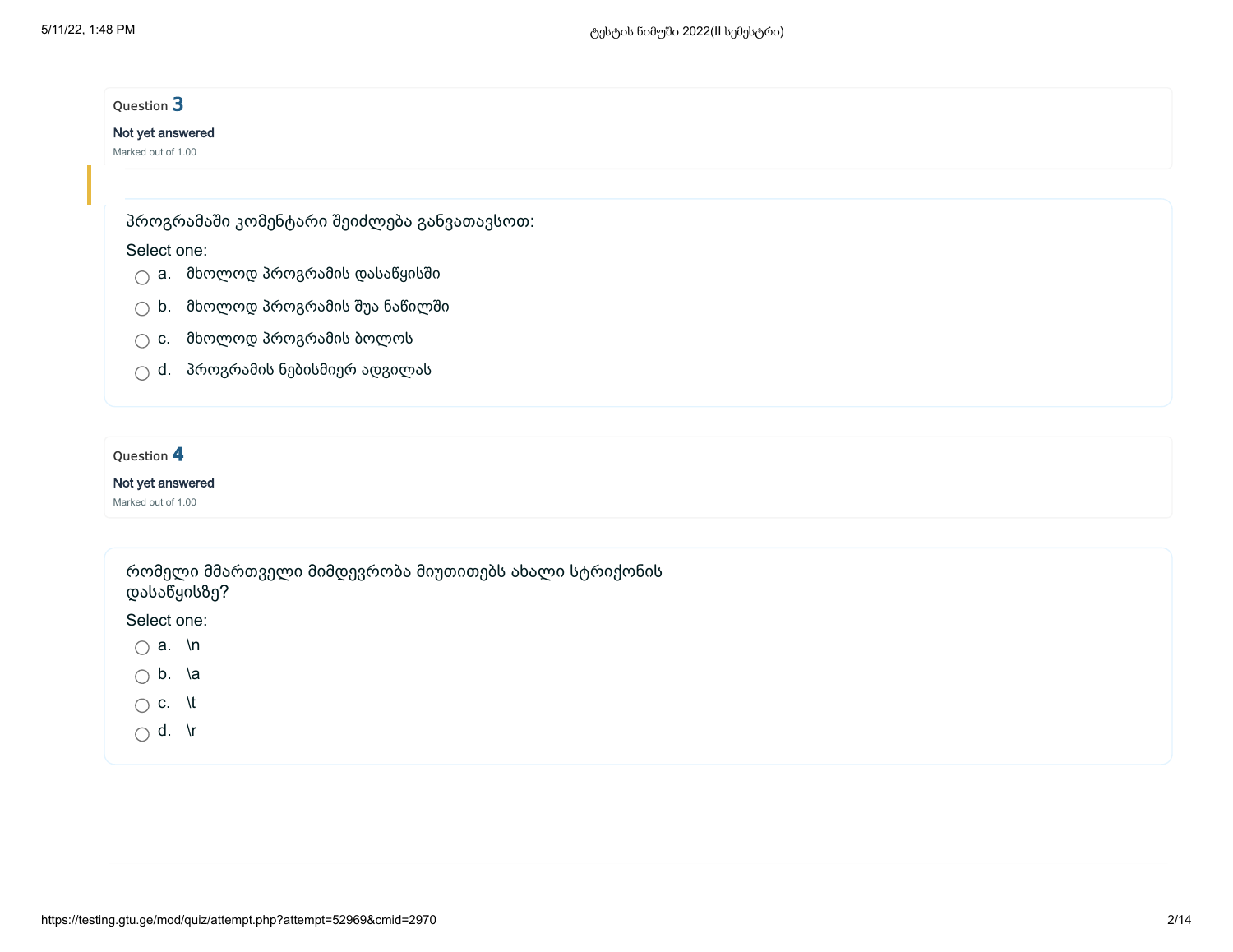### Question 5

### Not yet answered

Marked out of 1.00

### შეუსაბამეთ მონაცემთა ტიპებს მათი განსაზღვრებები:

| void      | Choose |
|-----------|--------|
| int       | Choose |
| float $ $ | Choose |
| char      | Choose |

## Question 6 Not yet answered Marked out of 1.00

მათემატიკური ფუნქცია fmod(x,y) გვაძლევს:

Select one:

 $\bigcirc$  a. x -ის y -ზე გაყოფის შედეგად მიღებულ წილადრიცხვა ნაშთს

- $\bigcirc$  b. x/y გამოსახულების შედეგს
- $\bigcirc$  c.  $\quad$  x -ისა დაy-ის აბსოლიტურ მნიშვნელობებს
- $\bigcirc$  d. x -ის y -ზე გაყოფის შედეგად მიღებულ მთლრიცხვა ნაშთს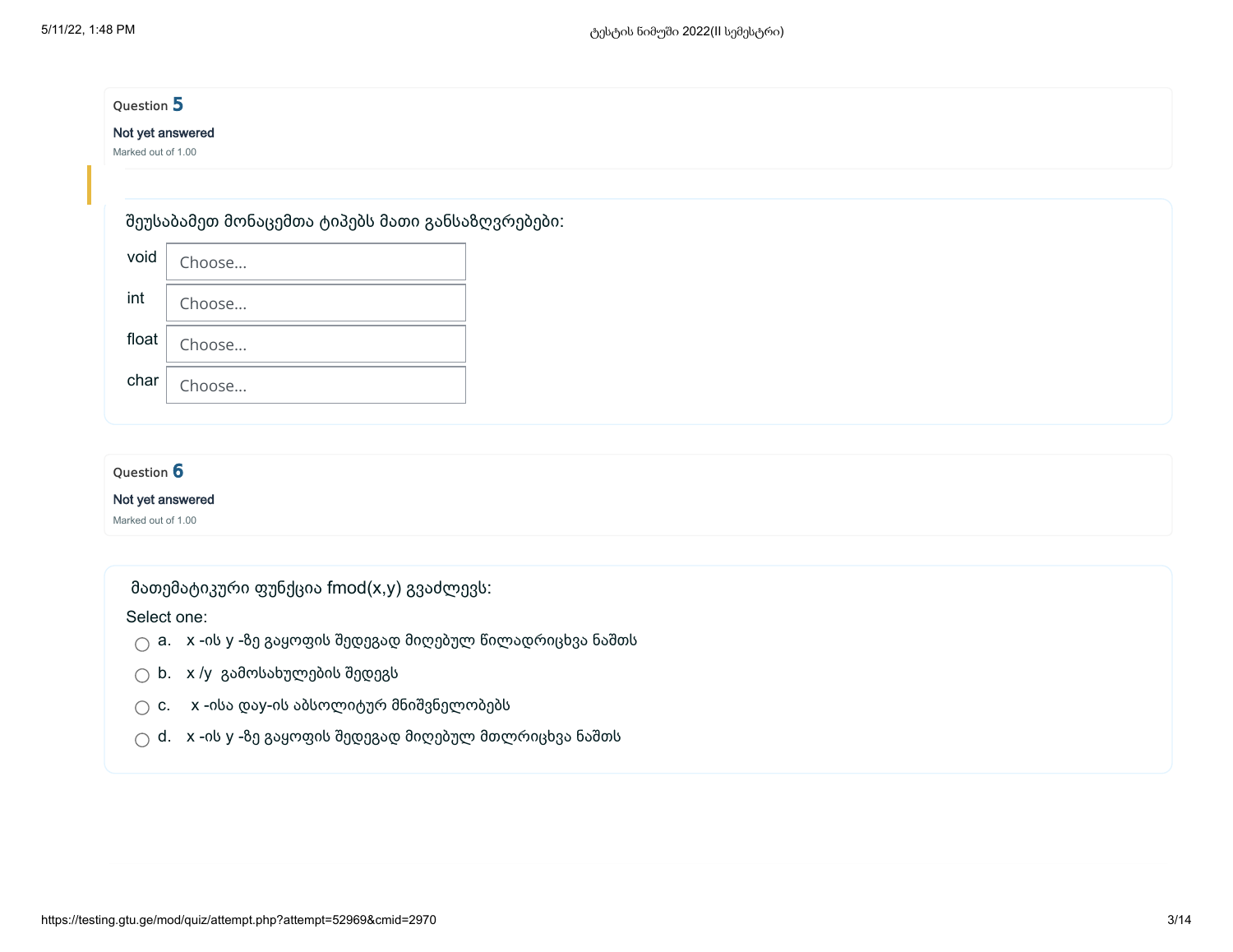| Question 7                                                                 |
|----------------------------------------------------------------------------|
| Not yet answered                                                           |
| Marked out of 1.00                                                         |
|                                                                            |
| რა შედეგს გამოიტანს კონსოლზე (ეკრანზე) პროგრამული კოდის შემდეგი ფრაგმენტი? |
| int $a=10$ , $b=18$ ;                                                      |
| $a+=b;$<br>$b = a - b$ ;                                                   |
| $a = b$ ;                                                                  |
| cout<<"a="< <a<<"\tb="<<br></a<<"\tb="<<br> b;                             |
| Select one:                                                                |
| $\bigcap$ a. a=10 b=18                                                     |
| $\bigcirc$ b. a=18 b=10                                                    |
| $\bigcap$ c. a=28 b=10                                                     |
| $\bigcirc$ d. a=28 b=18                                                    |
|                                                                            |

Time left 0:39:51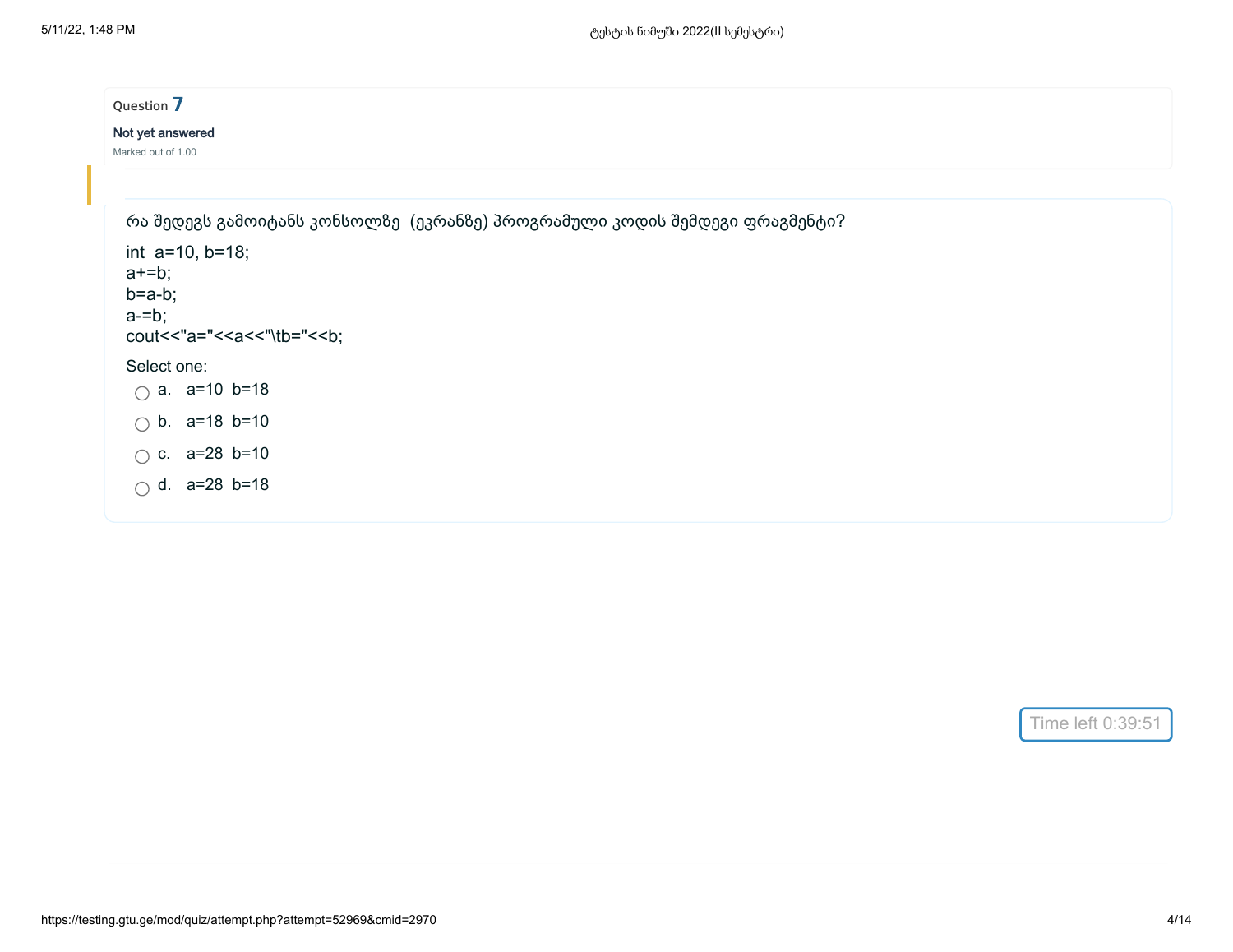| Question 8         |                                            |
|--------------------|--------------------------------------------|
| Not yet answered   |                                            |
| Marked out of 1.00 |                                            |
|                    |                                            |
|                    | როგორია მინიჭების ოპერატორის ასოციატურობა? |
| Select one:        |                                            |
|                    | $\bigcirc$ a. მარცხნიდან მარჯვნივ          |
|                    | $\bigcirc$ b. მარჯვნიდან მარცხნივ          |
| $\bigcirc$ c.      | ნებისმიერი მიმართულებით                    |
| $\bigcap$          | d. ოპერაციის აღმნიშვნელი ნიშნიდან მარჯვნივ |

## Question 9

### Not yet answered

Marked out of 1.00

## x % y ოპერაციის შედეგია:

Select one:

- $\bigcirc$  a.  $x$  –ის y–ზე განაყოფის შედეგად მიღებული ნაშთი;
- $\bigcirc$  b. x –ის y– $8$ ე განაყოფი;
- $\bigcirc$  c.  $x$  –ის y– $8$ ე განაყოფის მთელი ნაწილი;
- $\bigcirc$  d. x –ის პროცენტი;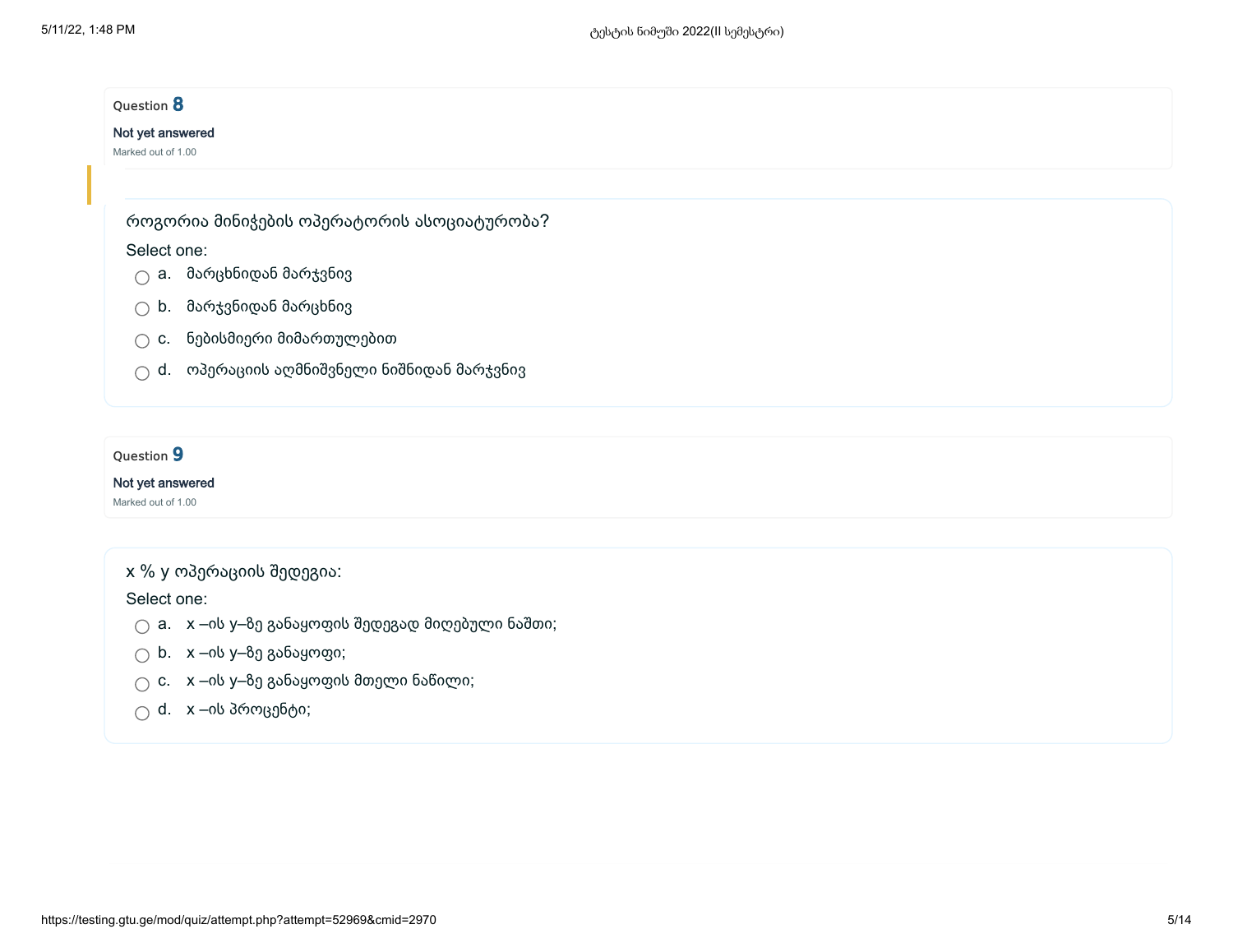| Question 10                                                                                    |
|------------------------------------------------------------------------------------------------|
| Not yet answered<br>Marked out of 1.00                                                         |
|                                                                                                |
| მოცემულია პროგრამის ფრაგმენტი, რომელიც ეძებს სამი რიცხვის (a, b და c) მინიმალური მნიშვნელობას: |
| if $(a< b)$                                                                                    |
| if $(a < c)$                                                                                   |
| $min=a;$                                                                                       |
| else                                                                                           |
| $min= ?$ ;                                                                                     |
| $\cdots$                                                                                       |
| რომელი ცვლადის მნიშვნელობა უნდა მიენიჭოს min ცვლადს , else-ის შემთხვევაში?                     |
| Select one:                                                                                    |
| $(min=c)$<br>а.<br>∩                                                                           |
| b.<br>$(min=a)$<br>$\bigcap$                                                                   |
| $(min=b)$<br>C.<br>∩                                                                           |
| d. min-ის მნიშვნელობა გაურკვეველია;<br>◯                                                       |
|                                                                                                |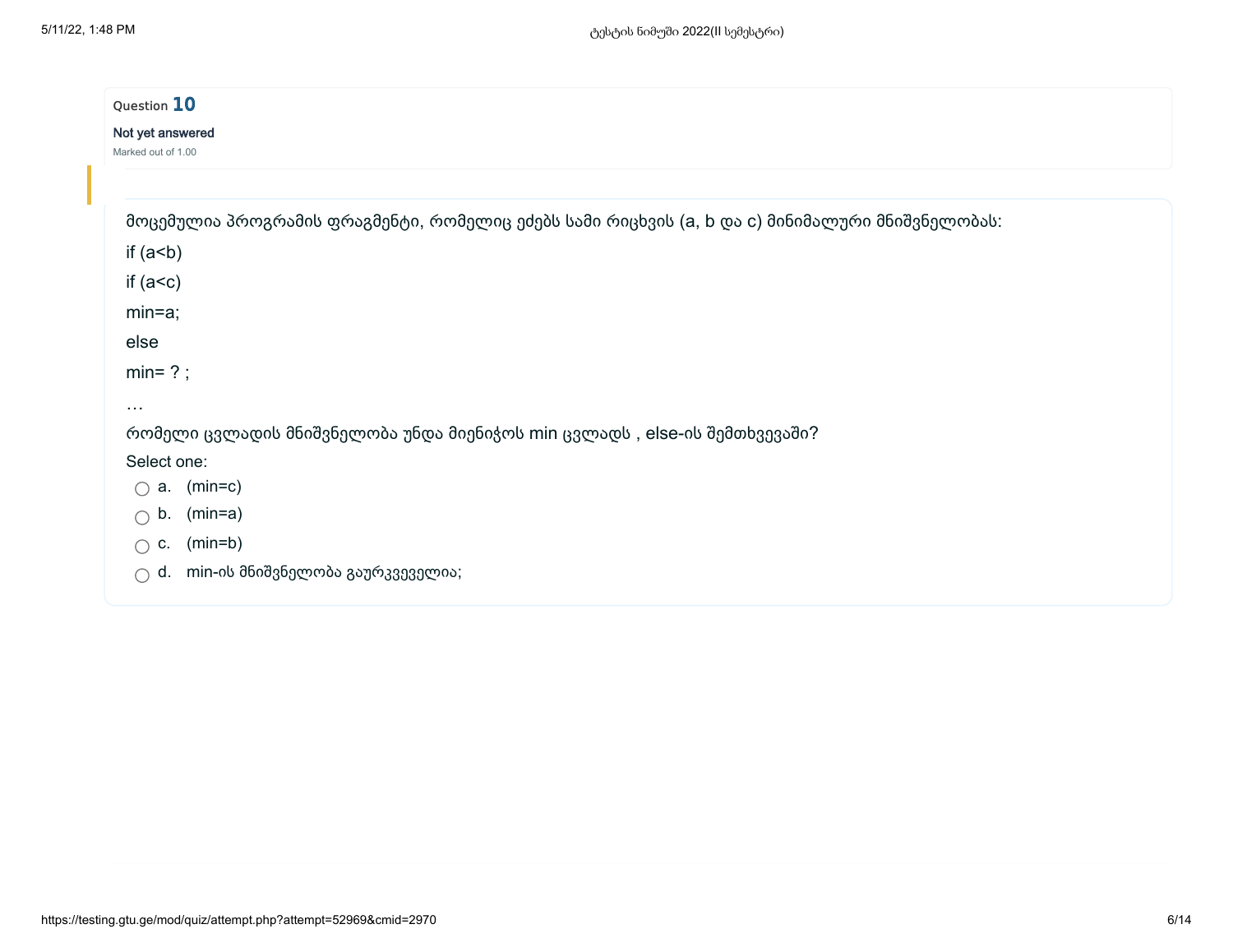| Question 11        |                                                           |  |
|--------------------|-----------------------------------------------------------|--|
| Not yet answered   |                                                           |  |
| Marked out of 1.00 |                                                           |  |
|                    |                                                           |  |
|                    | ჩამოთვლილთაგან რომელი არ წარმოადგენს ალგორითმის თვისებას: |  |
| Select one:        |                                                           |  |
| ∩                  | a. შედეგიანობა                                            |  |
| ∩                  | b. უწყვეტობა                                              |  |
| ∩                  | c. დისკრეტულობა                                           |  |
|                    | d. დეტერმინირებულობა                                      |  |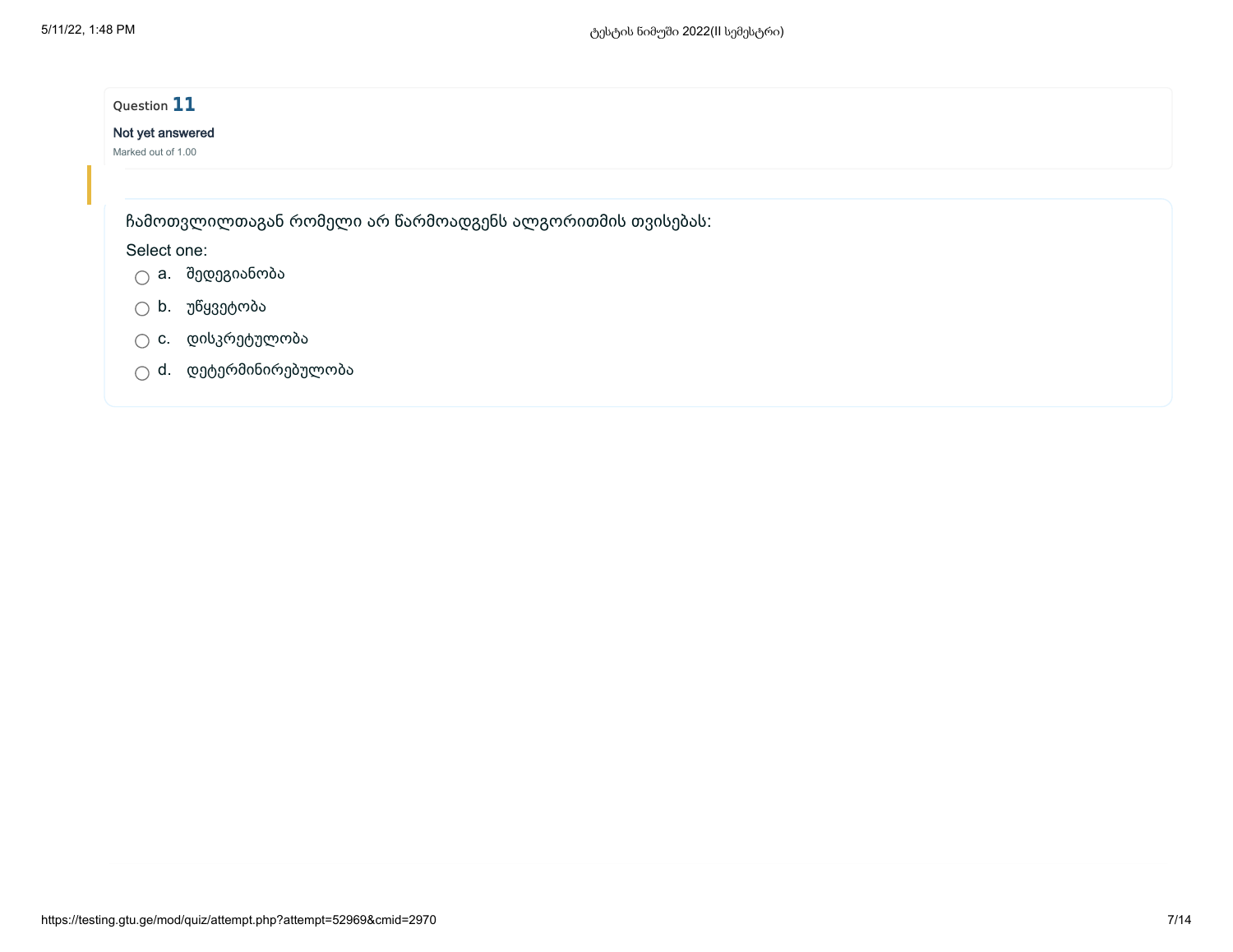| Not yet answered                   |                                                          |  |  |
|------------------------------------|----------------------------------------------------------|--|--|
| Marked out of 1.00                 |                                                          |  |  |
|                                    |                                                          |  |  |
|                                    | რომელ სტრიქონშია შეცდომა კოდის შენდეგ ფრაგმენტში:        |  |  |
| int m, n;                          |                                                          |  |  |
| $\text{cout} \gg \text{``m=''};$   |                                                          |  |  |
| $\sin \geq m$ ;                    |                                                          |  |  |
| $\text{cout} \ll \text{``n = ''};$ |                                                          |  |  |
| $\sin \geq n$ ;                    | $\text{cout} \ll \text{m+n} = \text{``} \ll \text{m+n};$ |  |  |
| Select one:                        |                                                          |  |  |
|                                    | $\bigcirc$ a. 1-ელ სტრიქონში                             |  |  |
|                                    |                                                          |  |  |
|                                    | $\bigcirc$ b. მე–2 სტრიქონში                             |  |  |
| $\bigcirc$                         | c. მე–4 სტრიქონში                                        |  |  |
|                                    | $\bigcirc$ d. მე–3 სტრიქონში                             |  |  |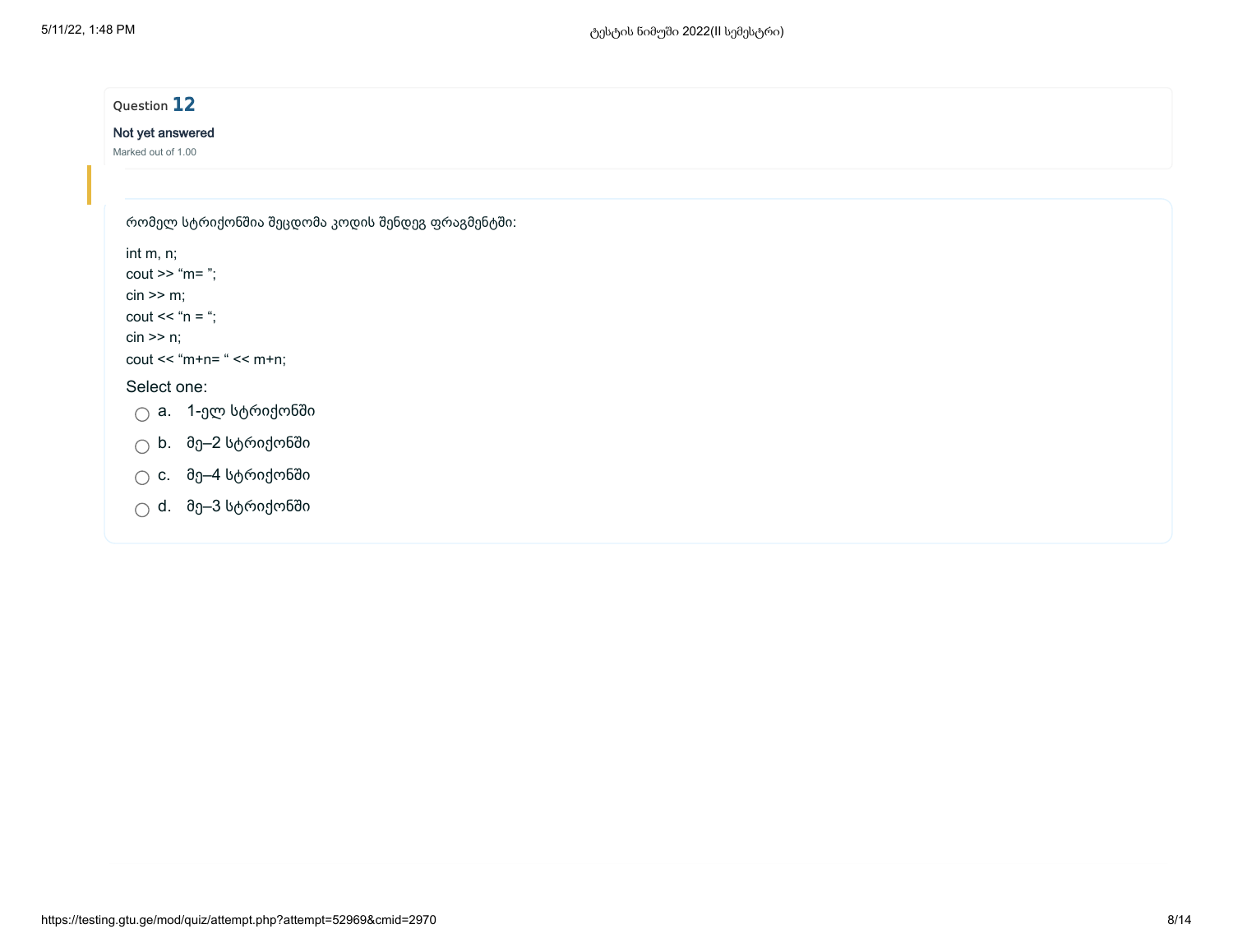| Question 13                                                |  |
|------------------------------------------------------------|--|
| Not yet answered                                           |  |
| Marked out of 1.00                                         |  |
|                                                            |  |
| რა ტიპის შეცდომაა შემდეგ გამოსახულებაში:                   |  |
| P=pow(z,1/4)*fabs(z+20)/(pow(z)-cos(z));                   |  |
| Select one:                                                |  |
| a. არ შეიძლება რიცხვის აყვანა წილად ხარისხში               |  |
| $\bigcirc$ b. fabs - ის ნაცვლად უნდა იყოს abs              |  |
| pow ფუნქცია წილადის მნიშვნელში ერთარგუმენტიანია<br>◯<br>C. |  |
| cos(z) - ში საჭირო არაა ფრჩხილები<br>d.                    |  |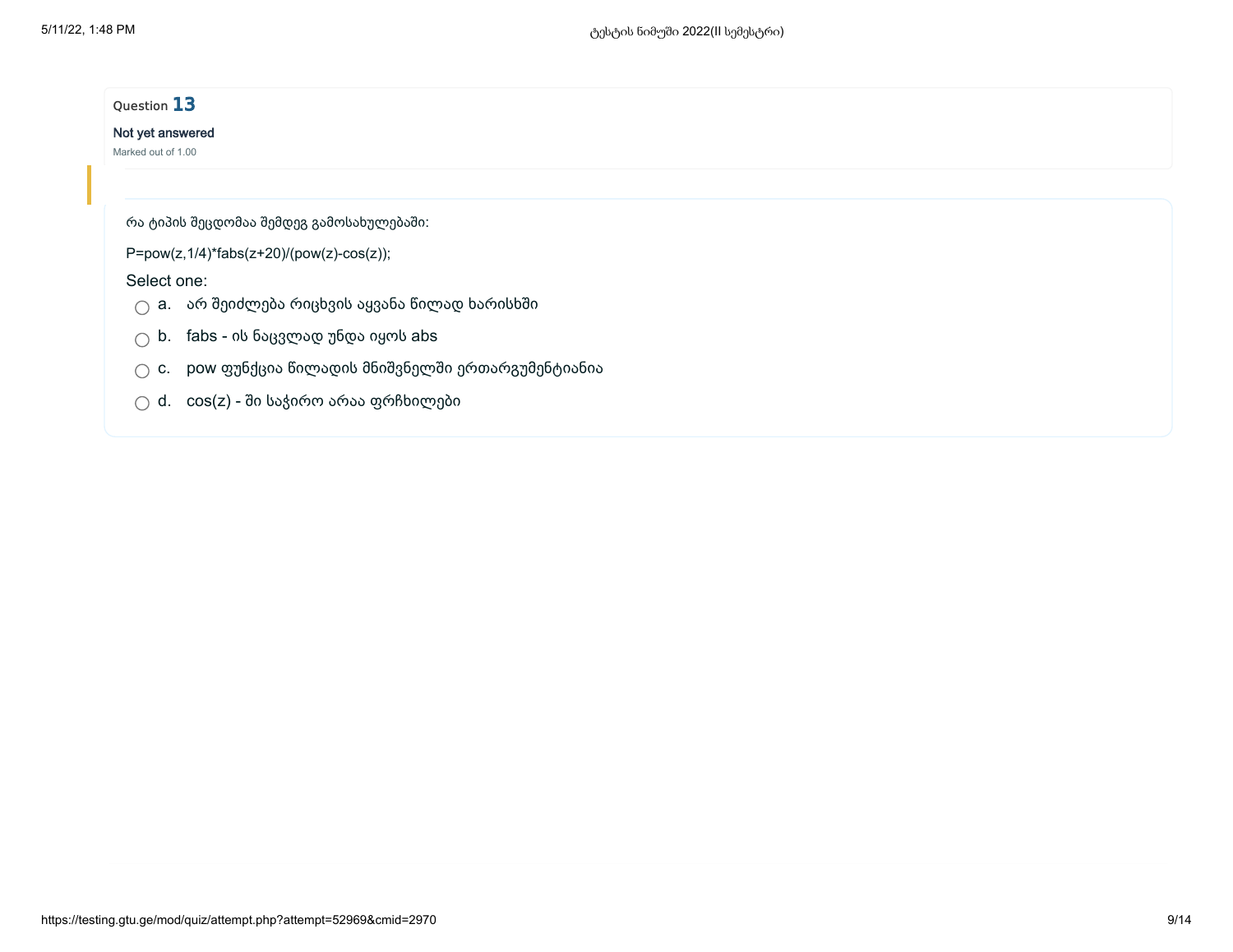| Question 14                                                                                                                                                              |
|--------------------------------------------------------------------------------------------------------------------------------------------------------------------------|
| Not yet answered<br>Marked out of 1.00                                                                                                                                   |
|                                                                                                                                                                          |
| რა შედეგს გამოიტანს კონსოლზე (ეკრანზე) პროგრამული კოდის შემდეგი ფრაგმენტი?<br>double $x=5$ , y;<br>$if(x>=5)$ y=pow(x,2)+1;<br>else $y=sqrt(x+4);$<br>cout << "y=" << y; |
| Select one:<br>$\bigcirc$ a. y=26                                                                                                                                        |
| $\bigcirc$ b. y=3                                                                                                                                                        |
| $\circ$ c. y=5                                                                                                                                                           |
| $\bigcirc$ d. y=25                                                                                                                                                       |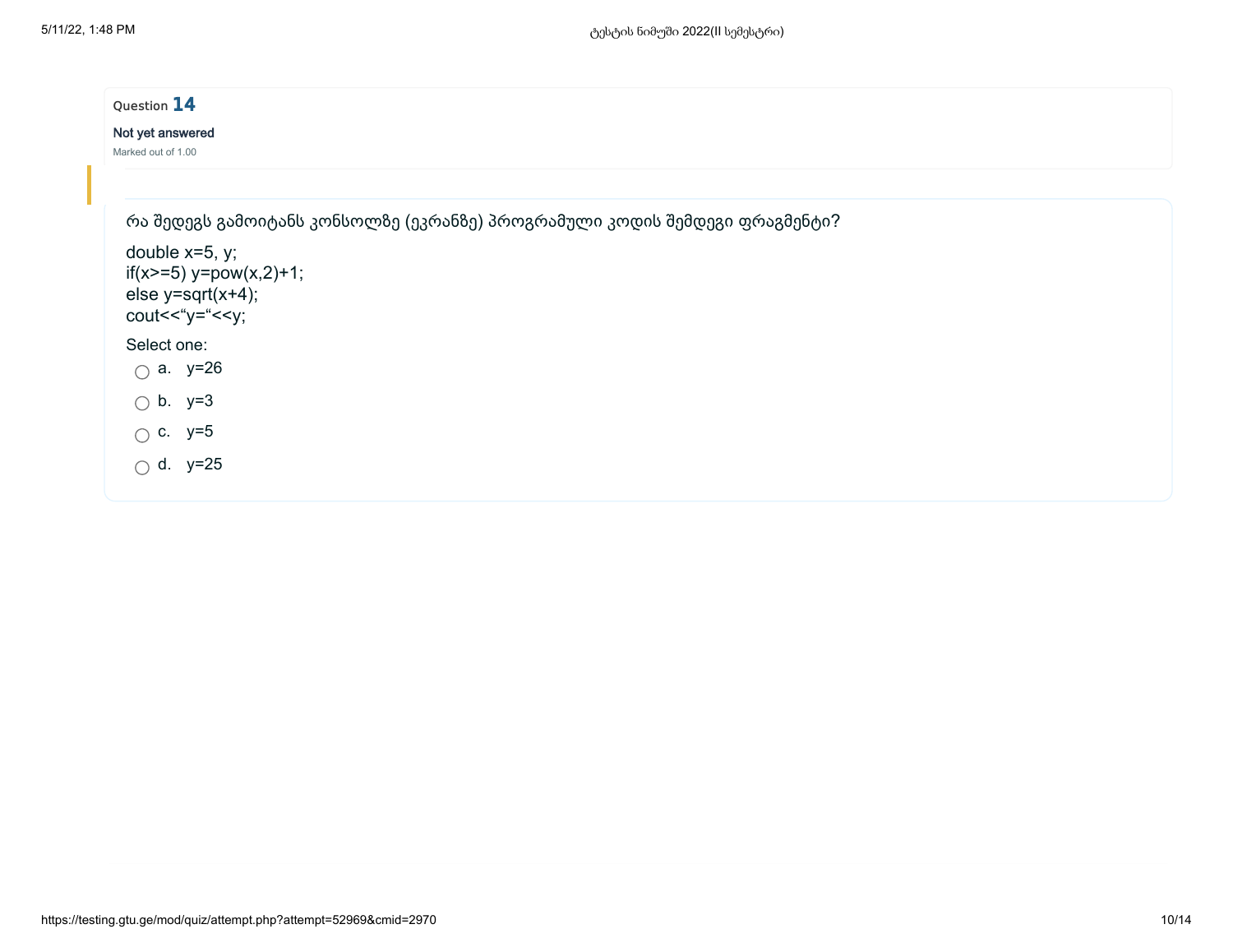| Question 15                                           |  |                                                                                 |  |
|-------------------------------------------------------|--|---------------------------------------------------------------------------------|--|
| Not yet answered<br>Marked out of 1.00                |  |                                                                                 |  |
| int $x=0$ , $y=1$ , $z=1$ , m=1;<br>if $(x)$          |  | რას უდრის m ცვლადის მნიშვნელობა პროგრამის შემდეგი ფრაგმენტის შესრულების შემდეგ? |  |
| if $(y)$<br>if $(z)$ m=5;<br>else m=10;<br>else m=15; |  |                                                                                 |  |
| Select one:<br>$\bigcirc$ a. 15                       |  |                                                                                 |  |
| $\bigcirc$ b. 1<br>$\bigcirc$ c. 5                    |  |                                                                                 |  |
| $\bigcirc$ d. 10                                      |  |                                                                                 |  |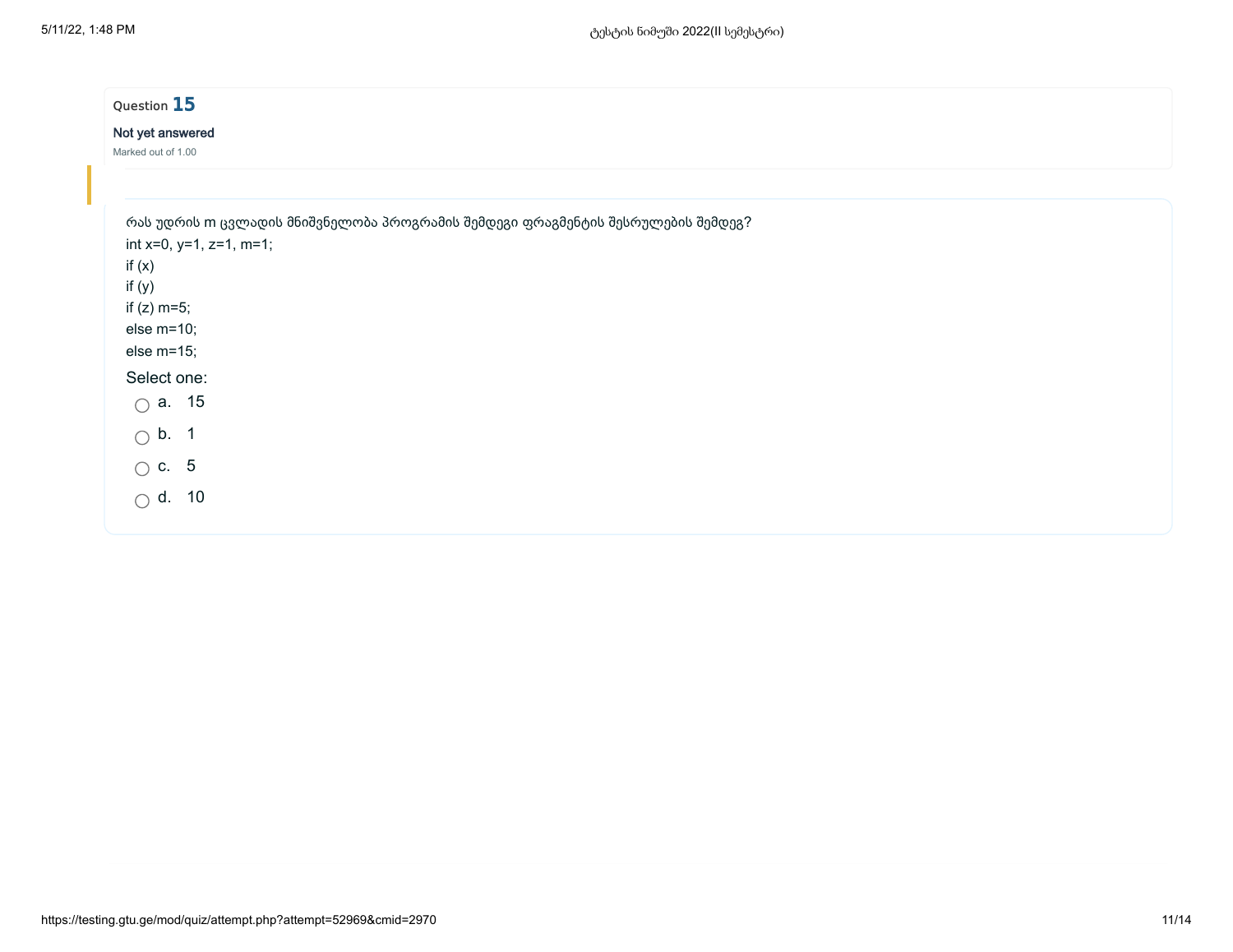# Question 16 Not yet answered Marked out of 1.00 bool ტიპის ცვლადი ღებულობს მნიშვნელობებს: Select one:

- $\bigcap$  a. ნებისმიერს;
- b. მხოლოდ false;
- c. მხოლოდ true;
- $\bigcirc$  d.  $\circ$  of false,  $\circ$  fo true;

## Question 17

### Not yet answered

Marked out of 1.00

## გამოსახულებაში y=!x , ოპერატორი ! წარმოადგენს

### Select one:

- $\bigcirc$  a. როგორც უნარულ, ასევე ბინარულ ოპერატორს
- $\bigcirc$  b. უნარულ ოპერატორს
- $\bigcirc$  c. ტერნერულ ოპერატორს
- $\bigcirc$  d. ბინარულ ოპერატორს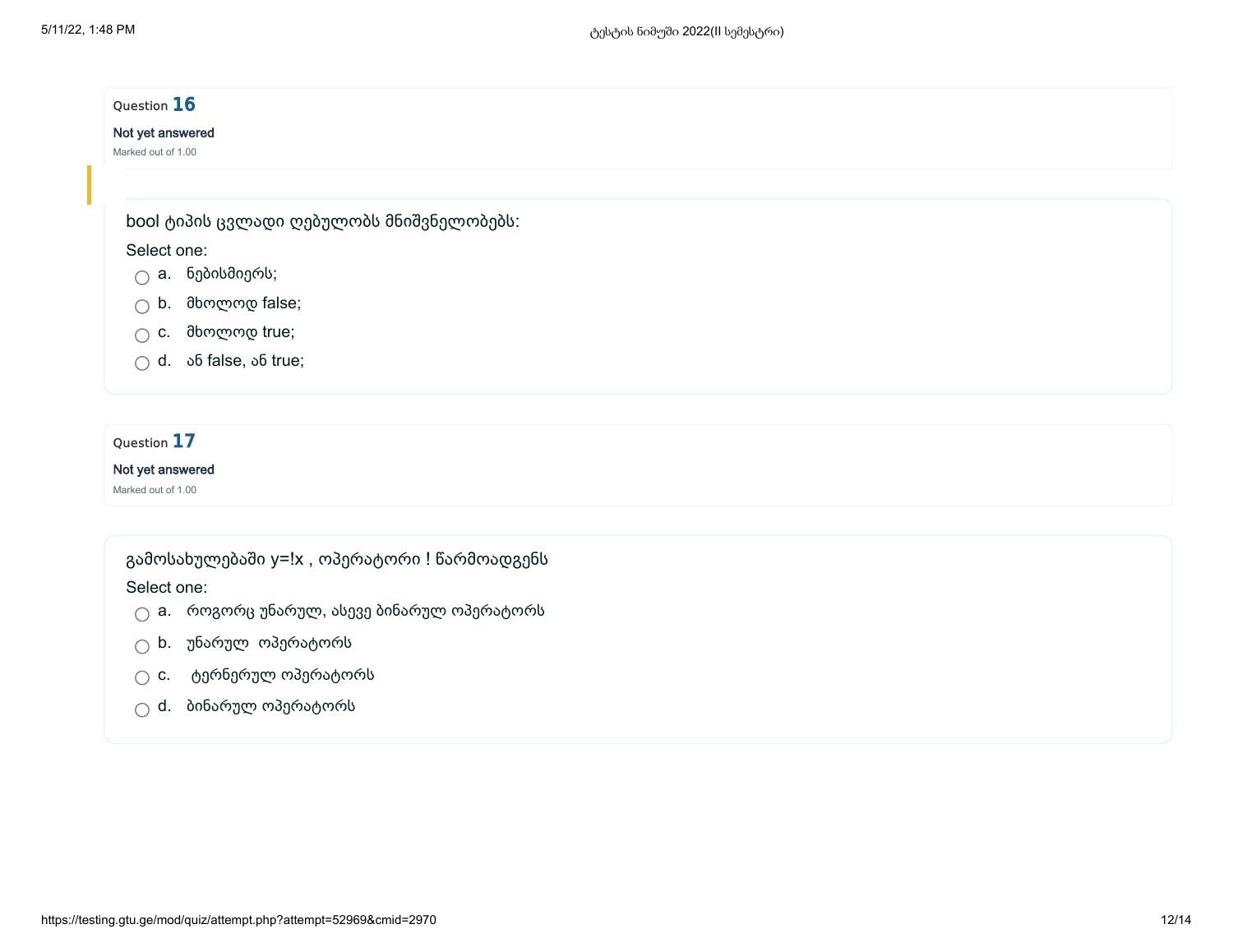| Question 18                                |  |
|--------------------------------------------|--|
| Not yet answered                           |  |
| Marked out of 1.00                         |  |
| რას გამოიტანს შემდეგი ფრაგმენტი მონიტორზე? |  |
| char $c = K$ ;                             |  |
| switch(c){                                 |  |
| case 'A': cout << "Aleko\n"; break;        |  |
| case 'K': cout << "Kote\n";                |  |
| case 'M': cout << "Mari\n";                |  |
| default: cout << "Gio\n";                  |  |
|                                            |  |
| Select one:                                |  |
| $\bigcirc$ a. Kote                         |  |
| Mari                                       |  |
| Gio                                        |  |
| $\bigcirc$ b. Kote                         |  |
| Mari                                       |  |
| $\bigcirc$ c. Kote                         |  |
|                                            |  |